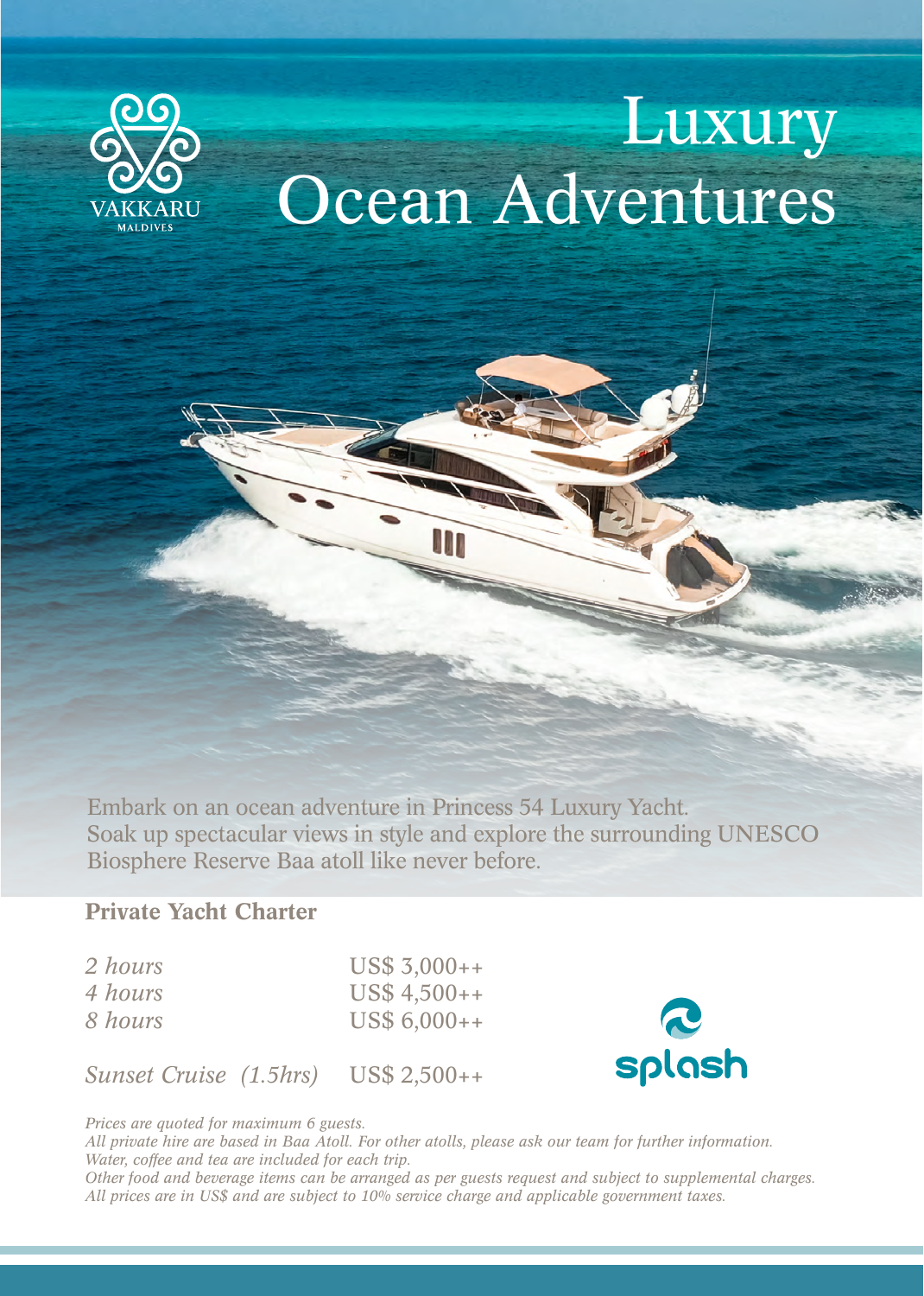## YACHT TRIP MENU

#### FULL DAY MENU

#### Bakery basket

Tuna sandwich Toasted ciabatta, shredded tuna, Maldivian chilli, cheese, coriander aioli

Ham & cheese sandwich Parma ham, emmental cheese, salad, tortilla chips

Grilled vegetable focaccia sandwich Grilled vegetables, pesto, parma ham

Vegetables crudités with hummus With marinated olives

Artisan selection With *condiments* 

Charcuterie delight Lavosh, assorted mustard, gherkin, bread stick

Selection of sliced fresh fruits